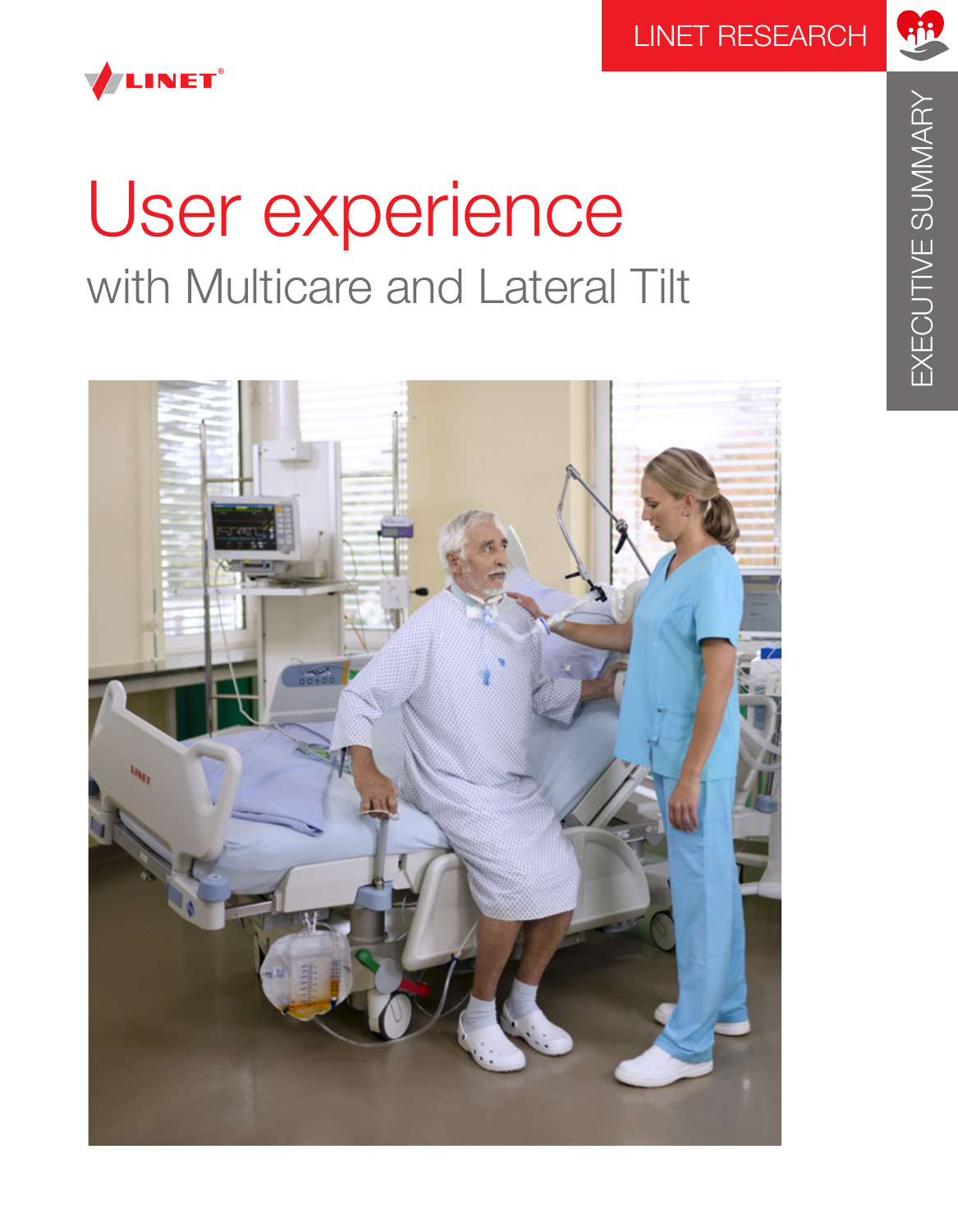# User experience with Multicare and Lateral Tilt

Authors: MUDr. Michal Otáhal, Bc. Jana Wimerová – Registered Nurse

Correspondence to: MUDr. Michal Otáhal, Všeobecná Fakultní Nemocnice v Praze, U Nemocnice 499/2, Prague 2, 128 08, Czech Republic, E-mail: michal.otahal@vfn.cz

## Abstract

This work focuses in more detail on the lateral tilt feature on the Multicare automatic positioning bed. The aim is not only to map knowledge of the bed's multi-functionality, but also the actual use of its beneficial features.

By continually using the bed's features during the day, we have recorded great successes, both in the area of prevention, and also in reducing physical exertion on the part of medical staff.

In our department, we also use the lateral tilt to facilitate the treatment of ARDS.

Key words: Lateral Tilt, Automatic Lateral Therapy, ARDS, Mobi-Lif ®

## 1. Operating the bed

LINET provides a fully automatic adjustable bed for intensive care and anaesthesiology and resuscitation departments, largely for patients under analgosedation.

This bed is highly beneficial both for patients, and for nursing staff who position it. For example, it can be used to help prevent pressure ulcers, ankyloses, pneumonia, pulmonary atelectasis, contractures and other pathological health conditions. It also helps to prevent back pain.

A lateral tilt within a specified timeframe, the latest feature, is made possible by a preset positioning programme.

A detailed overview of positioning1 In light of the patient's medical condition and overall diagnosis, the physician will indicate whether the patient should be rehabilitated, or what degree of rehabilitative

care they should receive. The next step is the positioning itself. Every patient is positioned. Specially designed rehabilitation aids are used for this task, which also includes micro-positioning. This method of re-habilitative care is ensured by a slight change in the acral parts of the human body; by, for example, turning the head to the opposite side, or changing the position of the lower or upper extremities.

If it is not possible to position and turn the patient from one side to the other due to the diagnosis, the lateral tilt is a great assistance.

## 2. Automatic lateral therapy

Once our staff were familiar with the positioning bed and its features, they were able to carry out other therapeutic activities more quickly.

Automatic lateral therapy is an indication for the prevention of pressure injuries, with minimum tilts of up to 10°, mostly in the following cases:

- Stable spinal injuries
- Open abdominal cavity surgical status
- Shortly after a demanding surgical intervention
- Acute phase of haemato-oncological diseases

In addition, the treatment of ARDS is facilitated by lateral tilts of up to 30°.

Throughout the day, the chronological procedure is as follows: morning wash, physician's examination of the patient, individual interventions, then the actual adjustment of the bed with the patient in it. Specifically, the bed should be adjusted with the patient lying in the middle of the mattress and with the aids placed around him or her. The aids are specially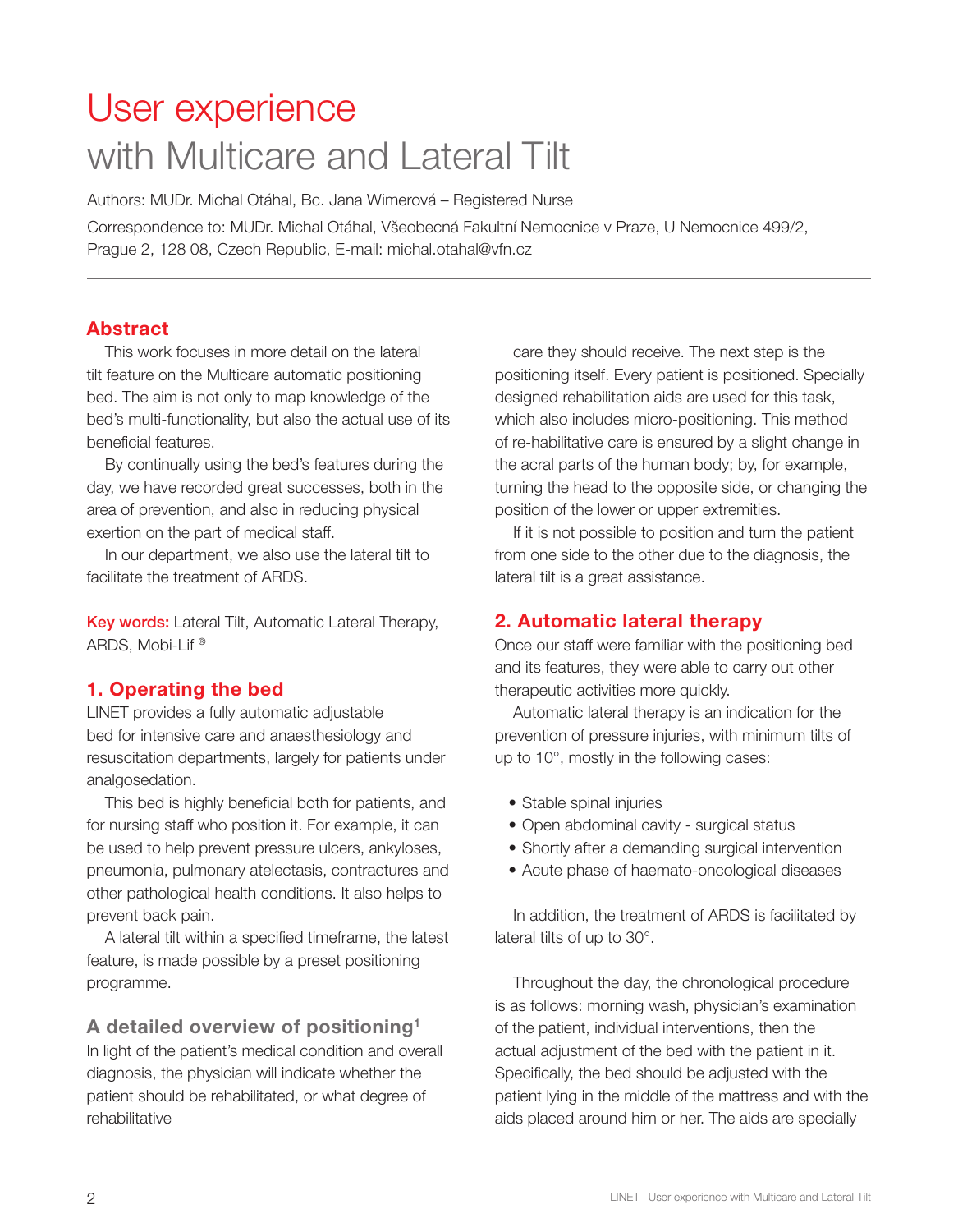designed and shaped to adapt to the lateral tilt.

Stabilisation aids ensure the safe operation of the set programme and maintain a constant body position in the centre of the bed. On the basis of these aids, patient safety cannot be compromised during the lateral tilts.

When activating the program, the manufacturer's instructions must be followed. If you try to activate the lateral tilt when some of the side rails are not raised, the program will not start. Instructions and warnings are given on the bed's display screen.

Before automatic lateral therapy, a test cycle must always be run. The main purpose of this test is to prevent undesirable situations. Most importantly, the distribution of all invasive protrusive inputs and the hose system must be checked. It is safe to use the ventilator circuit holder sited on each positioning bed to prevent extubation. The holder can be installed from the left, the right or even the top centre of the bed, according to the needs of staff and the requirements of other parts of the bed.

Our experience with this system has been very good. Extubation during automatic lateral therapy has never occurred.



#### 3. Verticalisation of the patient

Patients can be gradually verticalised in this bed, which is another great benefit. Many patients in our department undergo analgosedation for the acute phase of their condition on and just after admission to hospital. With regard to positioning, the patient needs 24/7 care, so that immobilisation syndrome<sup>1</sup> does not cause any secondary damage.

When the acute phase of the health condition is over, subsequent efforts are made to mobilise the patient in the shortest possible time.

From the rehabilitative point of view, a passive rehabilitation exercise is required first. A fully qualified physiotherapist uses this exercise to focus on the ability to restore the normal function of the patient's musculoskeletal system without any effort of his/her will. The patient's ability to assist the physiotherapist or to execute a specified movement independently is called active exercising. The patient's active movement with the help of medical staff is followed by verticalisation; this means that the patient is able to stand on his/her feet next to the bed. The adapted multifunctional bed has helped us greatly to this task. Specifically, the physiotherapist will instruct the patient to sit on the bed with his/her legs hanging down while grasping the side rails, which are there to help the patient stand; firstly, of course with the help of a physiotherapist, later on his/her own.

It is my opinion that the lateral tilt and the Mobi-Lift handle2 functions are useful aids to progressive verticalisation. The cardiovascular system of a patient who has not stood up for a long time will naturally weaken. Using the Mobi-Lift handle increases safety levels during the transition to an upright position for both the patient and the staff regarding the possible occurrence of postural hypotension. If the patient is unable to stand up because of low muscle strength, no danger will arise – the patient cannot fall, but would just sit down on the bed again.

A highly positive feature of the LINET positioning bed is the range of positioning programs that contribute significantly to the adaptation of the human body as it gradually starts to verticalise.

*This document has been drawn up under the supervision of MUDr. Michal Otáhal, Prague General University Hospital, Clinic of Anaesthesiology, Resuscitation and Intensive Medicine*

MUDr. Michal Otáhal Bc. Jana Wimerová